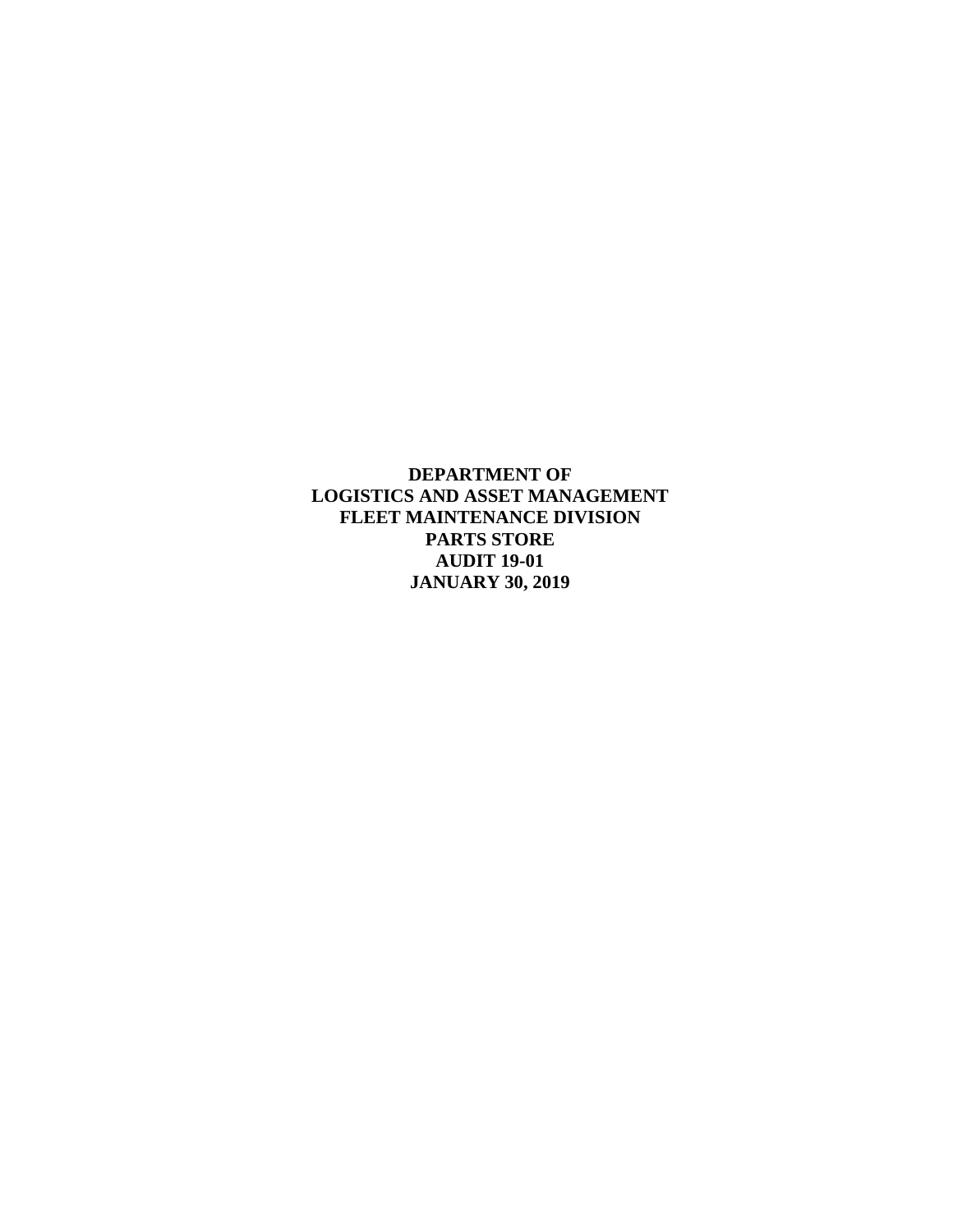# **CITY OF TAMPA**



**Bob Buckhorn, Mayor**

**Internal Audit Department**

**Christine Glover, Internal Audit Director**

January 30, 2019

Honorable Bob Buckhorn Mayor, City of Tampa 1 City Hall Plaza Tampa, Florida

RE: Fleet Parts Store, Audit 19-01

Dear Mayor Buckhorn:

Attached is the Internal Audit Department's report on the Fleet - Parts Store.

Fleet Maintenance Division (Fleet) has already taken positive actions in response to our recommendations. We thank the management and staff of Fleet for their cooperation and assistance during this audit.

Sincerely,

/s/ Christine Glover

Christine Glover Internal Audit Director

cc: Dennis Rogero, Chief of Staff Sonya Little, Chief Financial Officer Ernest Mueller, Chief Assistant City Attorney Ocea Wynn, Director of Logistics and Asset Management Connie White-Arnold, Fleet Manager

**315 E. Kennedy Blvd** • **Tampa, Florida 33602** • **(813) 274-7159**

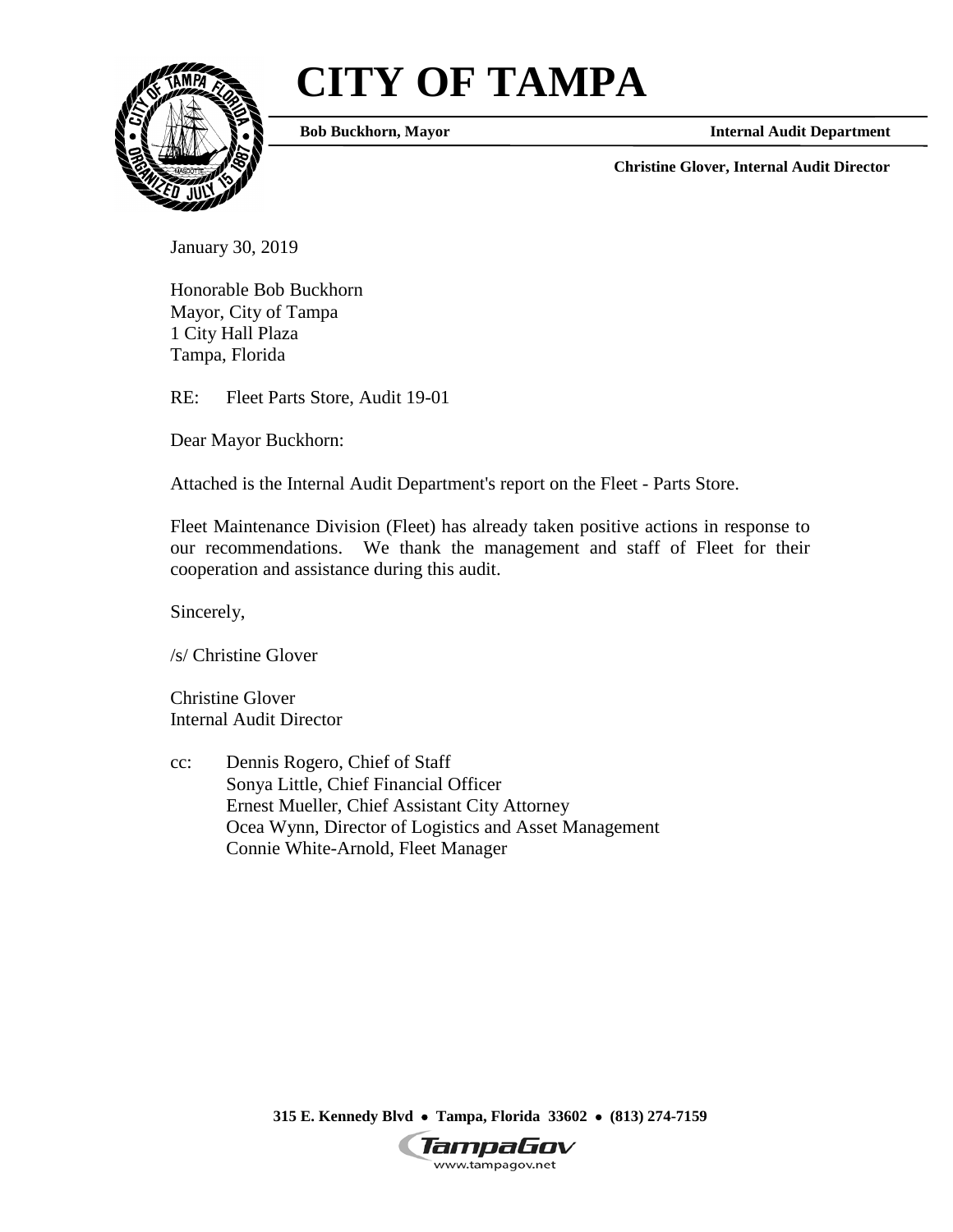# **DEPARTMENT OF LOGISTICS AND ASSET MANAGEMENT FLEET MAINTENANCE DIVISION PARTS STORE AUDIT 19-01 JANUARY 30, 2019**

Vivian Walker

\_\_\_\_\_\_\_\_\_\_\_\_\_\_\_\_\_\_\_\_\_\_\_\_\_\_\_\_\_\_\_\_\_\_\_\_\_\_\_ Auditor

Christine Glover

\_\_\_\_\_\_\_\_\_\_\_\_\_\_\_\_\_\_\_\_\_\_\_\_\_\_\_\_\_\_\_\_\_\_\_\_\_\_\_ Audit Director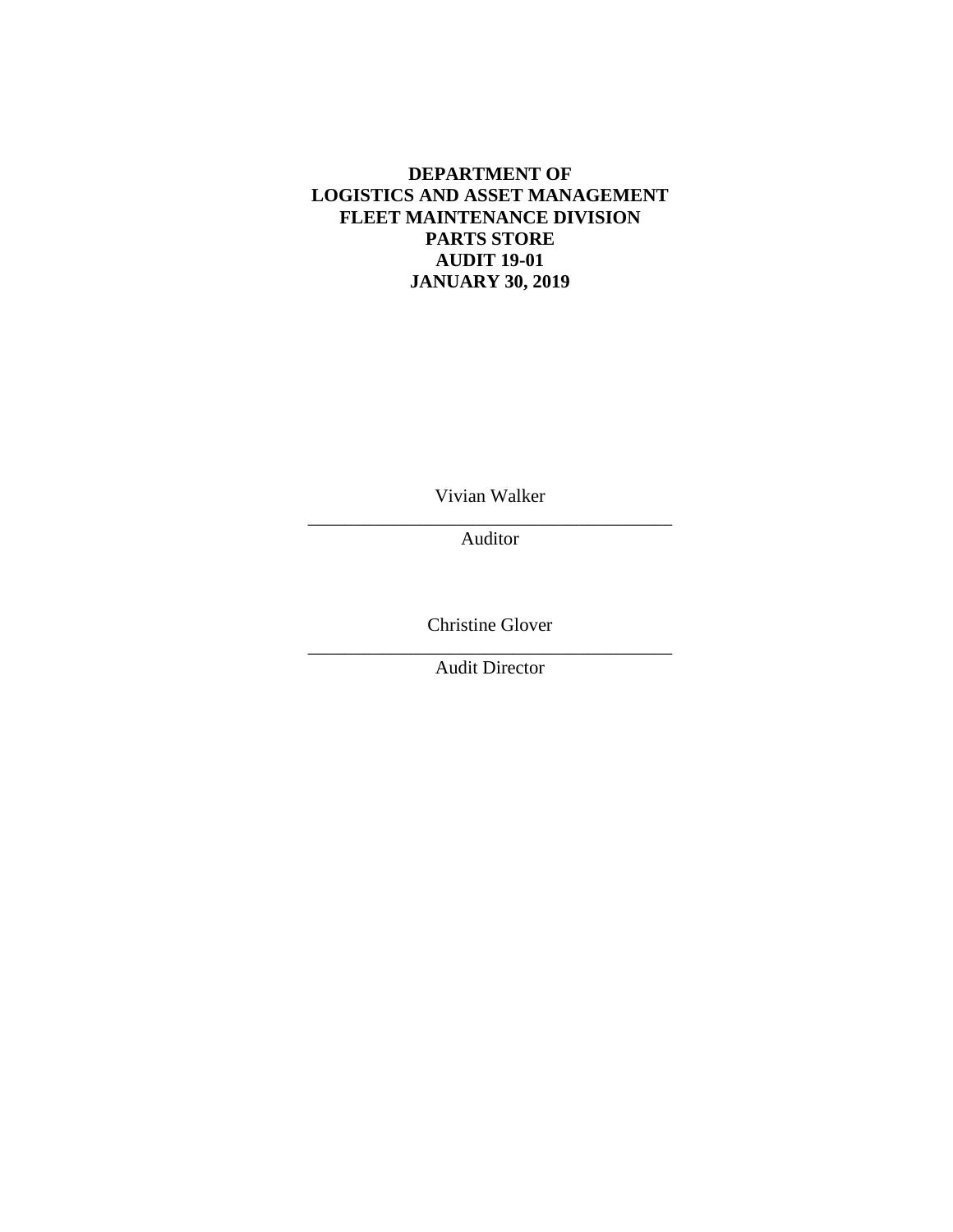## **DEPARTMENT OF LOGISTICS AND ASSET MANAGEMENT FLEET MAINTENANCE DIVISION PARTS STORE AUDIT 19-01**

## **BACKGROUND**

The Fleet Maintenance Division (Fleet) "provides vehicle and equipment repair services, fueling, and fleet acquisition and disposal services" for the City of Tampa's (City) vehicles and equipment. In December 2014, the City entered into a five-year agreement with Mancon of Virginia, Inc. (Mancon), for the provision of a Contractor Operated Parts Store (Store). There are two Stores that house parts inventories and are operated by on-site Mancon staff.

## **STATEMENT OF OBJECTIVES**

This audit was conducted in accordance with the Internal Audit Department's FY2019 Audit Agenda. The objectives of this audit were to ensure that:

- 1. The system of internal controls related to separation of duties for parts issuance, recording, and billing was adequate.
- 2. Parts purchased from the City by Mancon, at the beginning of the agreement, were accurately billed back to the City.
- 3. New parts purchased by Mancon were billed to the City at the same price listed on the invoice paid by Mancon.
- 4. The target inventory was maintained 80% of the time.
- 5. Various agreement requirements were being met by Mancon.

#### **STATEMENT OF SCOPE**

The audit period covered Store activity that occurred from January 2015 to June 2018. Tests were performed to determine whether Mancon fulfilled its stated duties and responsibilities in an effective and efficient manner. Original records as well as copies were used as evidence and verified through observation and physical examination.

#### **STATEMENT OF METHODOLOGY**

To accomplish the audit's objectives, the following procedures were performed:

- Reviewed internal controls related to the process for the issuance, recording, and billing of parts distributed by Mancon to Fleet.
- Compared the price of the inventory sold to Mancon with the price billed by Mancon for those parts when issued back to the City.
- Observed the parts issuance process at both Store locations which are operated by Mancon for efficiency.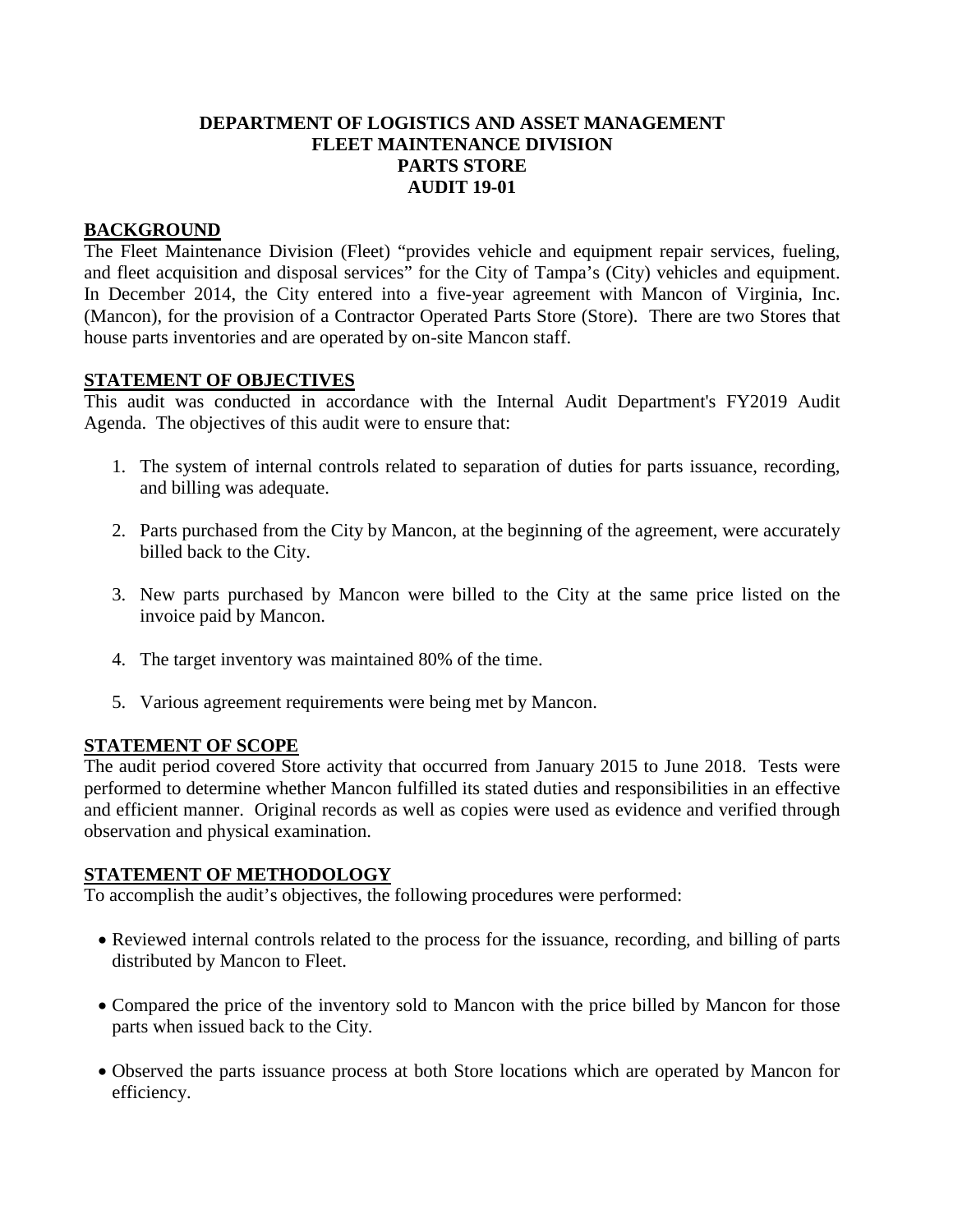- Used audit command language (ACL) and selected a random sample from the inventory report to trace to on-hand parts.
- Used ACL and selected a random sample to compare the invoice price to the price billed to the City by Mancon.
- Used ACL and selected a random sample of parts and reviewed the Mancon service order request to determine when the part was provided to Fleet.
- Discussed with Mancon and Fleet staff various agreement requirements to determine how they were being met.

## **STATEMENT OF AUDITING STANDARDS**

We conducted this performance audit in accordance with generally accepted government auditing standards. Those standards require that we plan and perform the audit to obtain sufficient, appropriate evidence to provide a reasonable basis for our findings and conclusions based on our audit objectives. We believe that the evidence obtained provides a reasonable basis for our findings and conclusions based on our audit objectives.

## **AUDIT CONCLUSIONS**

Based upon the test work performed and the audit findings noted below, we conclude that:

- 1. The system of internal controls related to separation of duties for parts issuance, recording, and billing is not adequate. Additionally, there are no written policies and procedures for administering the Stores agreement by Fleet.
- 2. Parts purchased from the City by Mancon, at the beginning of the agreement, are accurately billed back to the City.
- 3. New parts purchased by Mancon are billed to the City at the same price listed on the invoice paid by Mancon.
- 4. The target inventory is maintained 80% of the time.
- 5. Various agreement requirements are not always being met by Mancon.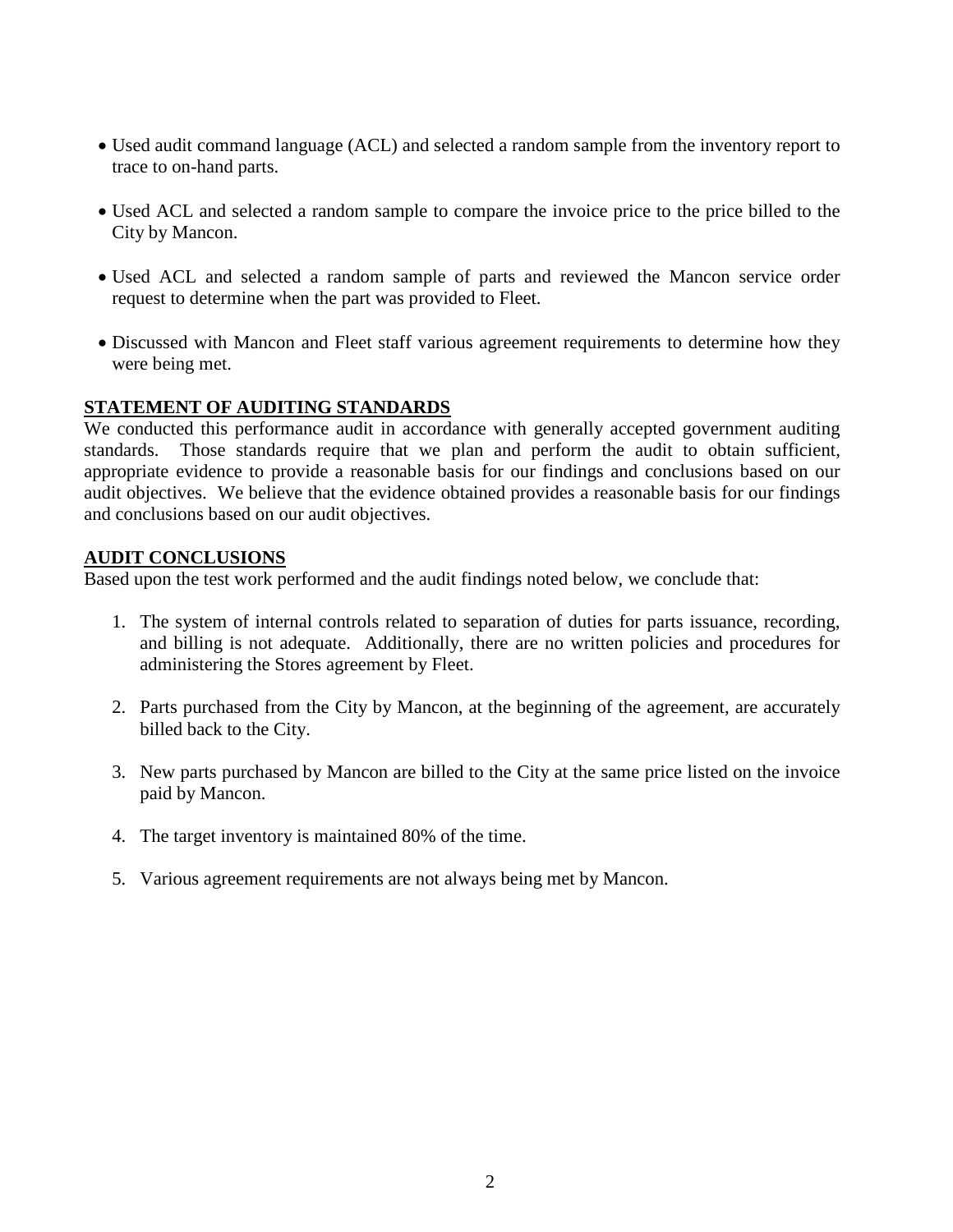# **REJECTED ITEMS**

STATEMENT OF CONDITION: There is no separation of duties between the individual that records issued parts in Mancon's system and the individual that makes adjustments for errors related to issued parts in Fleet's system.

Fleet uses FASTER to generate work orders to document repairs for City of Tampa vehicles and equipment. Mancon uses software called Microsoft Dynamics Navision (NAV) to maintain the inventory of parts used by Fleet. When parts are required to complete a repair, the applicable work order with the required parts listed is submitted to Mancon to be distributed from inventory. Daily, the Mancon Clerk enters the parts distributed to Fleet into NAV based on the information documented on copies of the completed work orders.

In order to update the work order in FASTER for the parts received from Mancon, there is a nightly interface between NAV and FASTER. After each interface, a report is generated that lists all of the parts posted in NAV. Any transaction that could not properly post to a work order is described on the report as a rejected item. This report is distributed by Fleet's Acquisition Supervisor to Fleet and Mancon employees.

The resolution of the rejected items in FASTER is currently the responsibility of the Mancon Clerk, who has update access rights in FASTER. The Mancon Clerk makes the adjustments based on the description on the interface report and the original work order documentation. Adjustments can include updating the repair code, opening a closed work order, or correcting the type/quantity of a part.

Fleet Supervisors are responsible for monitoring the work orders under their purview for accuracy prior to closing them.

CRITERIA: Strong internal controls require separation of duties between the recording of issued parts and the subsequent adjustments to the subsidiary record.

CAUSE: Prior to contracting out the Parts Store, the City of Tampa's Purchasing Department issued inventory and updated FASTER when parts were issued. Therefore, when the new contract was awarded the former practice was continued.

EFFECT OF CONDITION: Lack of separation of duties between recording and adjusting discrepancies could result in loss of revenue to the City due to overpayment of invoicing. Improper adjustments could also result in over/under billing costs of repairs for a particular piece of equipment.

RECOMMENDATION 1: Management should remove the ability for Mancon to have update functionality in FASTER. Additionally, any resolution of rejected items should be researched by Fleet. If FASTER requires updating, Fleet staff should make the corrections. Any changes that effect billing through NAV should be submitted to Mancon. Fleet should monitor and document resolution of all reject errors.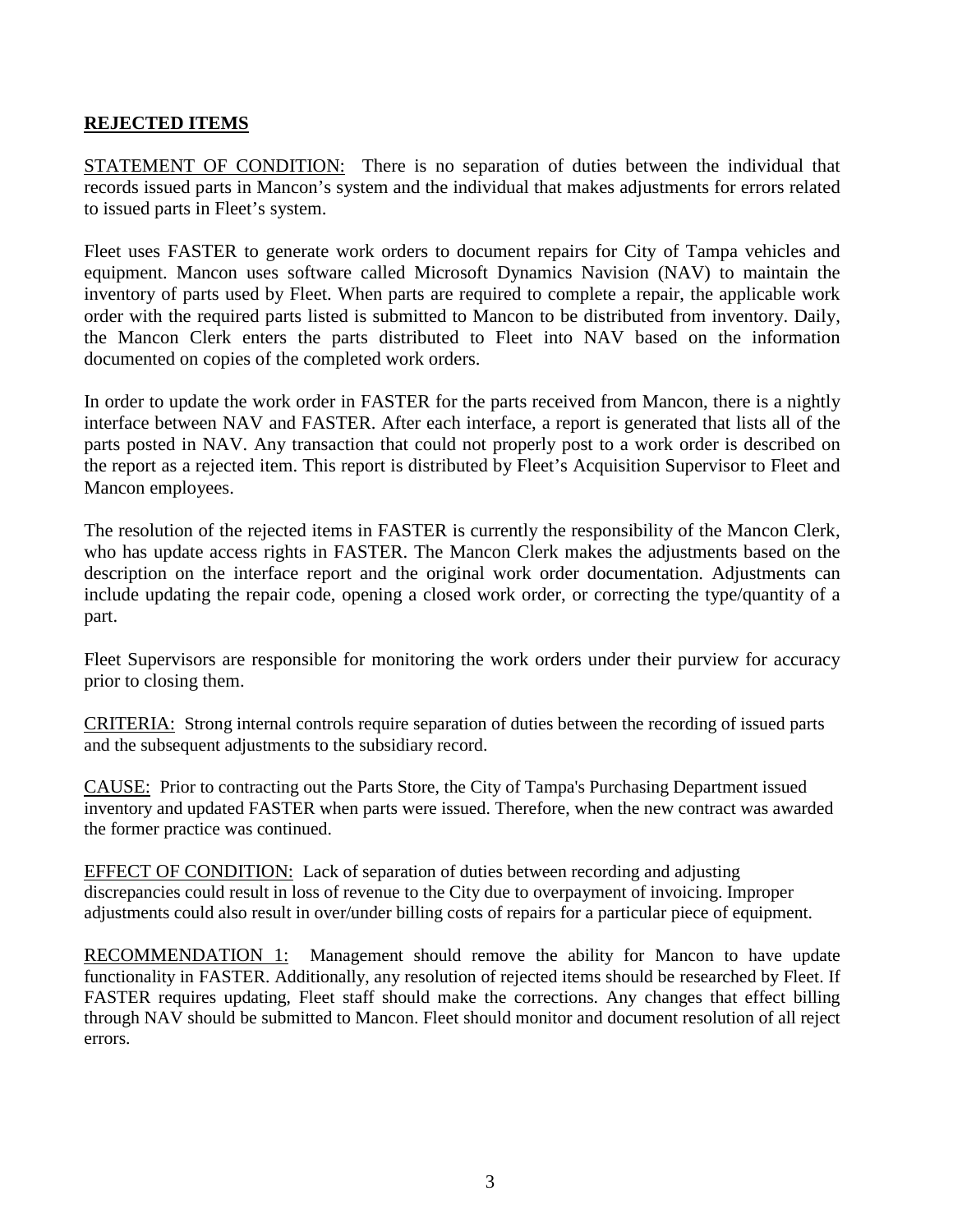MANAGEMENT RESPONSE: Agreed; Mancon's primary reason to correct "rejects" on the FASTER side and reopen work orders was to post "credits" through the system and remove charge on the workorder. Mancon's permissions in FASTER have been removed. Fleet's Acquisition Supervisor will be responsible for all FASTER edits, rejects, updates etc.

TARGET IMPLEMENTATION DATE: Implemented December 21, 2018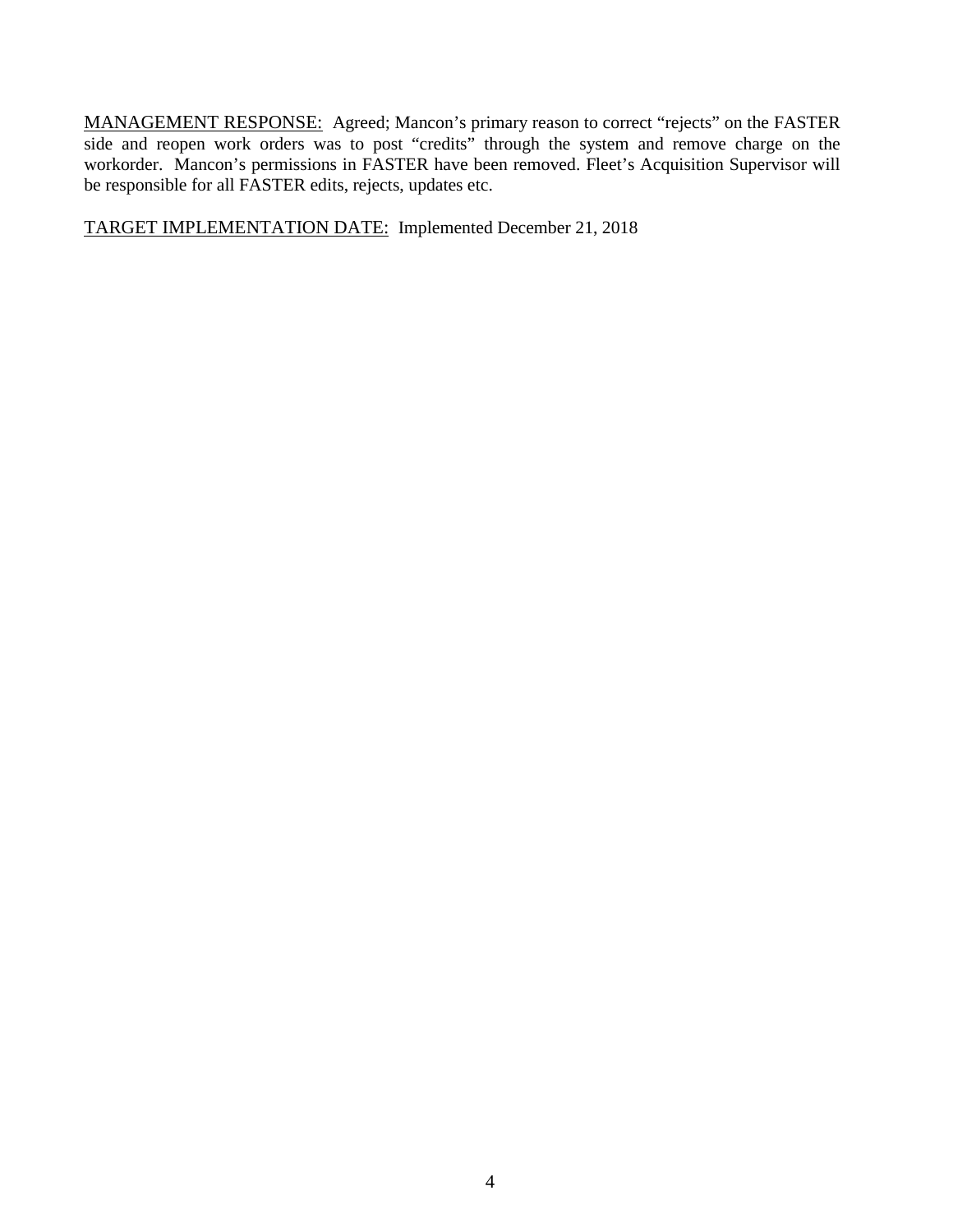# **POLICIES AND PROCEDURES**

STATEMENT OF CONDITION: Fleet does not currently have any written policy or procedure to govern the monitoring of the contract with Mancon for operation of the Store. Fleet's Management indicated that the Fleet Analyst Supervisor has the responsibility for monitoring of the contract and the requirements are detailed in the job description for the position. However, the position does not specify responsibilities directly related to monitoring for compliance with the Store contract.

CRITERIA: City Code Section 2-46 requires departments to "create and maintain all records with adequate and proper documentation of the organization, together with the functions, policies, decisions, procedures, and essential transactions, of the department."

CAUSE: New contracted service for parts issuance/inventory and new responsibility to monitor contract.

EFFECT OF CONDITION: Potential for noncompliance with contract requirements and penalty not being assessed.

RECOMMENDATION 2: Fleet should develop a detailed policy that identifies how the Parts Store is to be monitored and develop procedures to accomplish those requirements.

MANAGEMENT RESPONSE: Agreed; Fleet has developed policy and procedure to govern Parts Store in accordance to contract.

TARGET IMPLEMENTATION DATE: Implemented December 21, 2018